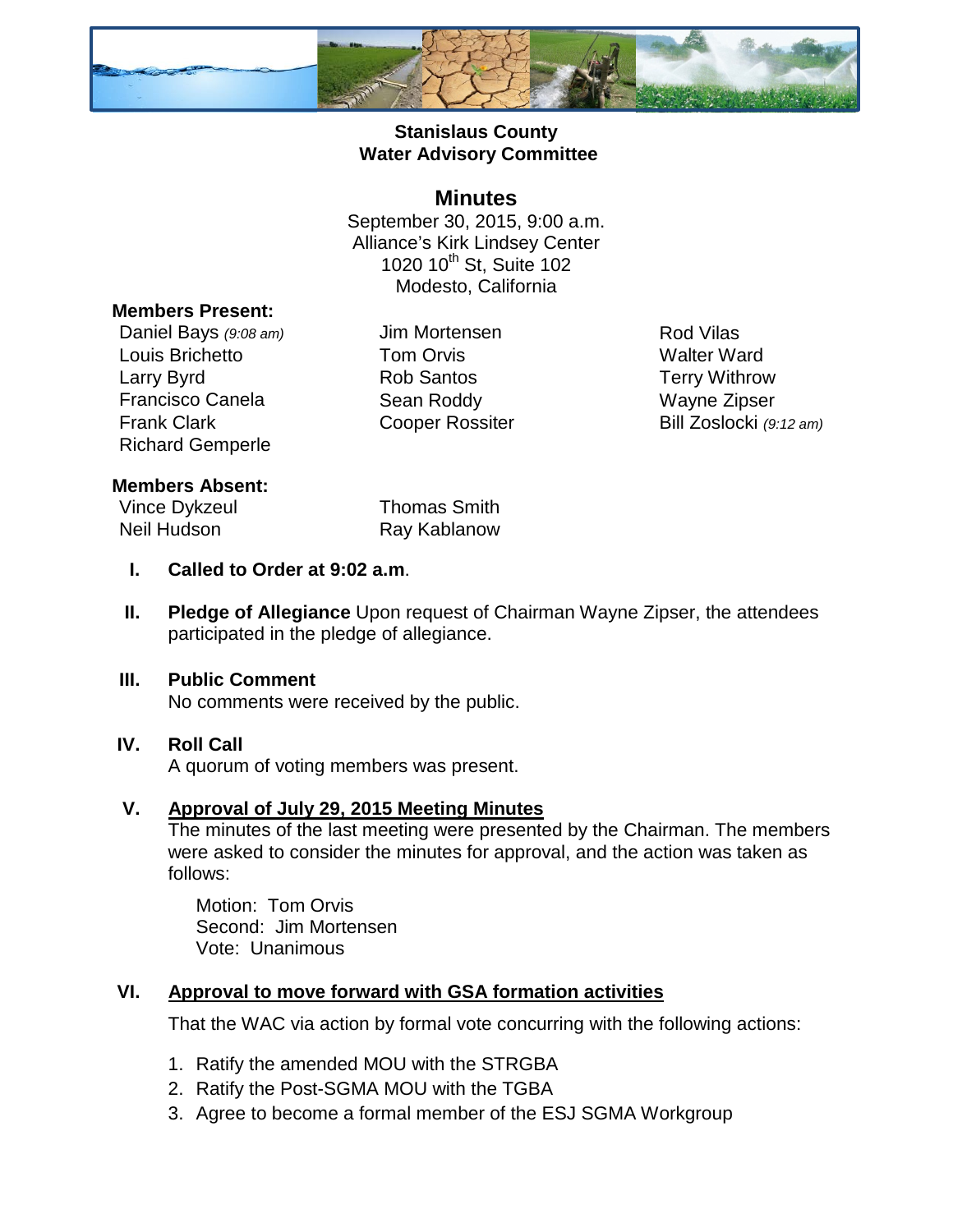and recommend that the Stanislaus County Board of Supervisors take such actions as necessary to memorialize the described agreements between the County and other interested parties.

Motion: Rob Santos Second: Tom Orvis Vote: Unanimous

#### **VII. [Measuring What Matters: Setting Measurable Objectives to Achieve](http://www.ucsusa.org/our-work/global-warming/regional-information/california-and-western-states/measuring-what-matters)  [Sustainable Groundwater Management in California](http://www.ucsusa.org/our-work/global-warming/regional-information/california-and-western-states/measuring-what-matters) (Juliet Christian-Smith, Union of Concerned Scientists)**

One of the key provisions of the Sustainable Groundwater Management Act of 2014 (SGMA) is that local groundwater sustainability agencies (GSAs) must develop Groundwater Sustainability Plans (GSPs) by 2020 or 2022, depending on the whether or not the particular groundwater basin is in a condition of critical overdraft or, conversely, is identified as a high/medium priority basin.

As part of this, GSAs must set "Measurable Objectives" in their plans to achieve "the sustainability goal for the basin." However, the legislation does not specifically define Measurable Objectives or how they should be set or evaluated over time. Rather, the legislation directs GSAs to set Measurable Objectives that will avoid what the act refers to as "undesirable results" (such as the chronic lowering of groundwater levels) or significant and unreasonable removal of groundwater from storage.

To understand how GSAs might develop effective Measurable Objectives and to inform the GSP regulations currently under development by the Department of Water Resources (DWR), the Union of Concerned Scientists prepared a report provides a review of the state of knowledge and practice related to setting Measurable Objectives for groundwater management.

The report summary reflects that effective Measurable Objectives are critical to providing the following foundations:

- Define clear baselines.
- Set quantitative thresholds
- Develop protective triggers
- Incorporate regular measurement and monitoring
- Account for uncertainty
- Adapt to changing conditions and knowledge.
- More information on this topic, including the full report, can be found on line at:

http://www.ucsusa.org/global-warming/regional-information/california-andwestern-states/measuring-what-matters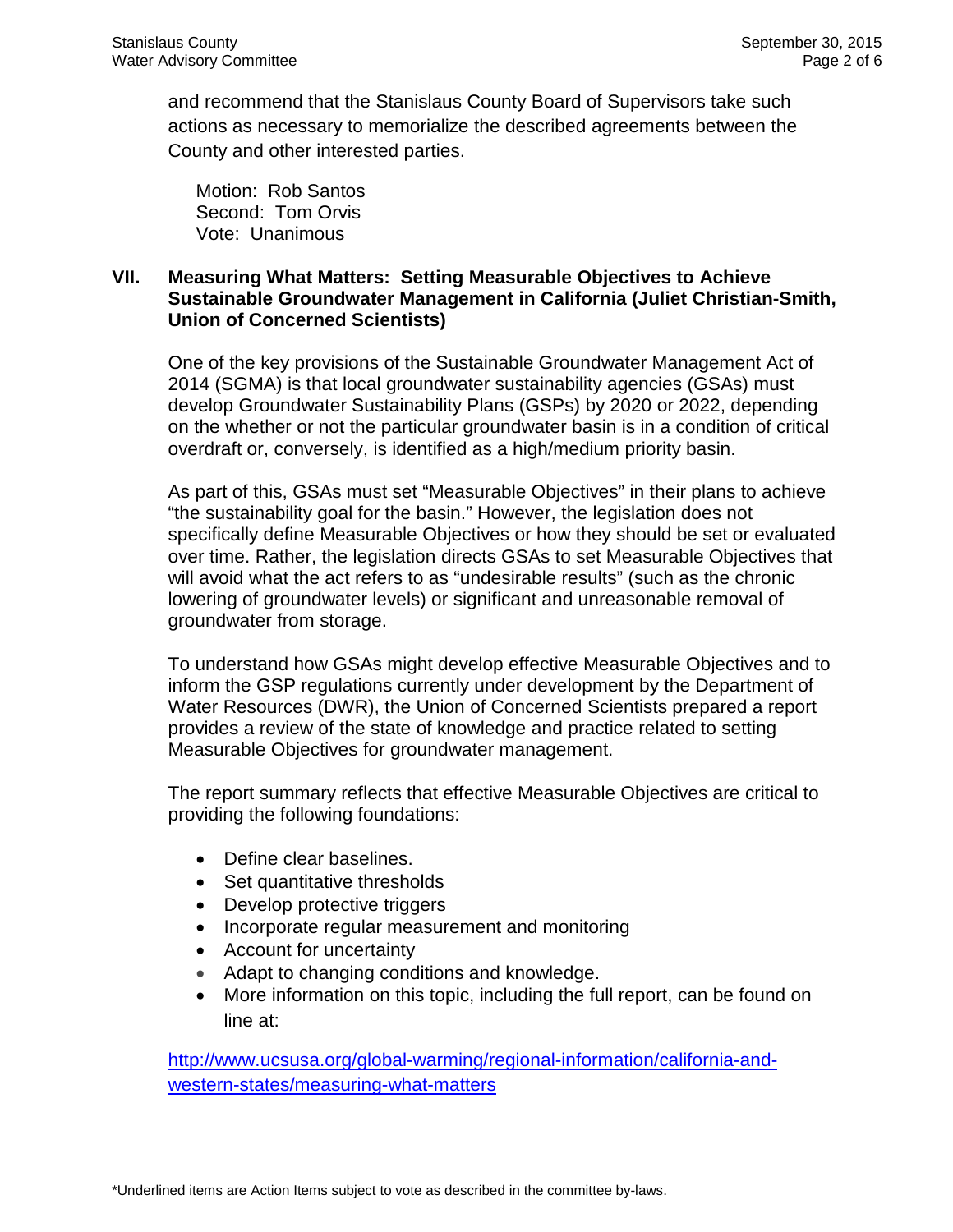### **VIII. Temporary Water Assistance (TWA) Program Update – Paul Gibson, Stanislaus County Office of Emergency Services**

Paul Gibson, with the Stanislaus County Office of Emergency Services, provided an overview of the Temporary Water Assistance (TWA) Program. On March 27, 2015, Governor Brown approved a \$1 billion emergency drought relief package to take effect immediately to meet interim emergency drinking water needs for those communities with a contaminated water supply or that suffers drought related water outages or threatened emergency.

There are State programs through the California Disaster Assistance Act (CDAA) which address essential community services and relief efforts for families experiencing drinking water shortages due to drought.

As such, on July 28, 2015, the Board of Supervisors proclaimed a local state of emergency in Stanislaus County due to the severity of the water shortage and the impacts of the drought to County residents. Additionally, the Board accepted the Stanislaus County Water Contingency Plan which includes the TWA Program, the funding of which is provides via the CDAA mentioned above.

The TWA is administered by Self-Help Enterprises, a private non-profit organization, which places temporary water tanks at homes where a domestic well has run dry and provides water to that tank on a rotating schedule until such time as a permanent water supply solution (such as the drilling of a deeper more efficient water well or hooking up to a local municipal supply source) is found.

As of the end of September 2015, the following actions had been taken:

- 55 applications received;
- 34 tanks installed;
- 40 water delivery sites;
- 5 permanent solutions;
- 1 site pending assessment.

A TWA Program Hotline has been established to assist the public in receiving the services needed. The Hotline number is 552-3880 and directs callers to the County's website www.stancounty.com for a Homeowners Application, with options to speak to someone at the Stanislaus County Office of Emergency Services (OES) or Self-Help Enterprises. The application can be found at:

http://www.stancounty.com/pdf/application-homeowner.pdf

# **IX. Legislative Update – Paul Yoder, Shaw / Yoder / Antwih, Inc.**

Paul Yoder, a legislative lobbyist for Stanislaus County, provided a brief recap of this year legislation as it pertains to groundwater management. A number of water bills were enacted in the 2015 legislative session and the Governor and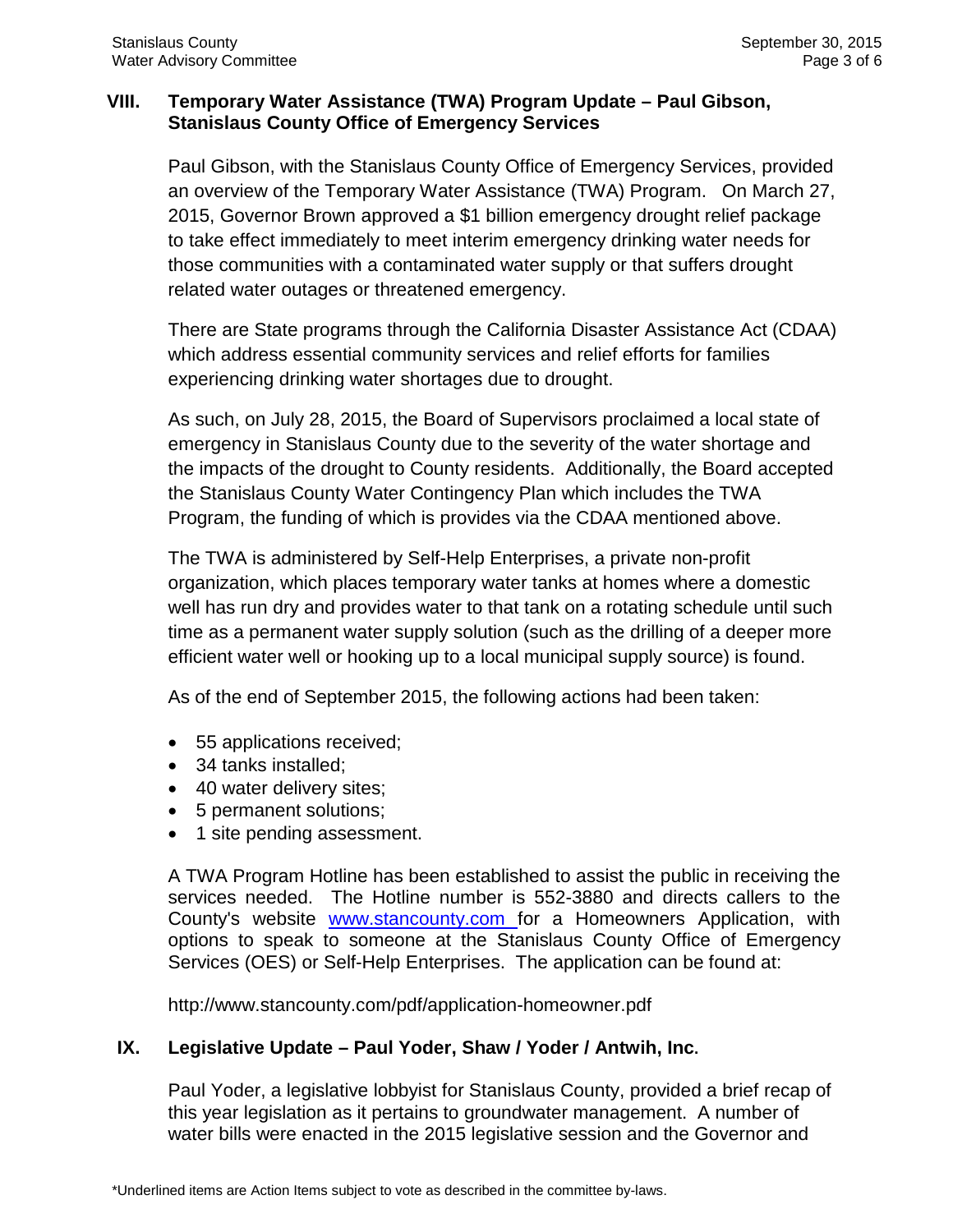legislature are by no means done with this topic such that we can expect more bills to be introduced and debated in 2016.

The bills of particular interest in 2015 include:

AB 617 (Perea): This bill would define "in-lieu use" for the purposes of the act and would provide that, where appropriate, measures addressing in-lieu use shall be included in a groundwater sustainability plan. This bill contains other related provisions and other existing laws.

AB 939 (Salas): The act requires a local agency, any time the department changes these basin priorities and elevates a basin to a medium- or high-priority basin after January 31, 2015, to either establish a groundwater sustainability agency within 2 years of reprioritization and adopt a groundwater sustainability plan within 5 years of reprioritization, or to submit an alternative to the department that the local agency believes satisfies the objectives of these provisions within 2 years of reprioritization. This bill would impose the requirement to establish a groundwater sustainability agency or submit an alternative after reprioritization on a local agency or combination of local agencies overlying a groundwater basin. This bill contains other related provisions and other existing laws.

AB 1390 (Alejo): This bill would establish special procedures for a comprehensive adjudication, which is defined as an action filed in superior court to comprehensively determine rights to extract groundwater in a basin. The bill would authorize the court to determine all groundwater rights of a basin, whether based on appropriation, overlying right, or other basis of right, and use of storage space in the basin. The bill would provide that these special procedures governing comprehensive adjudications do not apply in certain cases that do not involve a comprehensive allocation of a basin's groundwater supply. The bill would authorize a judge of the superior court to determine if the action is a comprehensive adjudication, as specified. This bill contains other related provisions and other existing laws.

SB 13 (Pavley): The act authorizes the State Water Resources Control Board to designate a basin as a probationary basin if the state board makes a certain determination and to develop an interim plan for the probationary basin. The act requires a local agency or groundwater sustainability agency to have 90 or 180 days, as prescribed, to remedy the deficiency if the board designates the basin as a probationary basin. This bill would specify that the board is authorized to designate a high- or medium-priority basin as a probationary basin. This bill would provide a local agency or groundwater sustainability agency 90 or 180 days, as prescribed, to remedy certain deficiencies that caused the board to designate the basin as a probationary basin. This bill would authorize the board to develop an interim plan for certain probationary basins one year after the designation of the basin as a probationary basin. This bill contains other related provisions and other existing laws.

SB 226 (Pavley): The California Constitution requires that the water resources of the state be put to beneficial use to the fullest extent of which they are capable.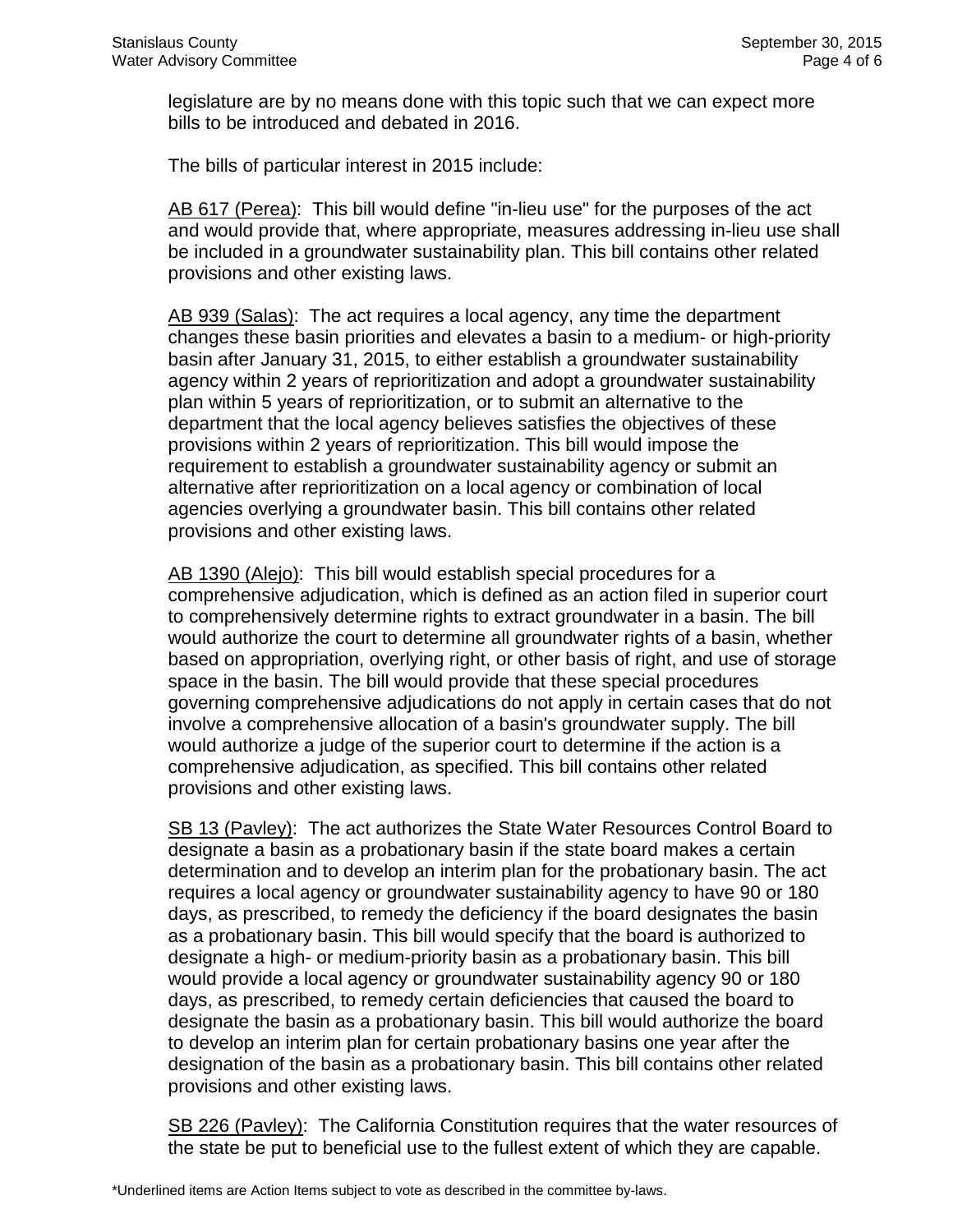Existing law specifies the jurisdiction of the courts. Under existing law, courts may adjudicate rights to produce groundwater and exercise other powers relating to the supervision of a groundwater basin. Existing law authorizes a court to order a reference to the State Water Resources Control Board, as referee, of any and all issues involved in a suit brought in any court of competent jurisdiction in this state for determination of rights to water. This bill would authorize the state to intervene in a comprehensive adjudication conducted as specified in AB 1390 of the 2015-16 Regular Session. This bill contains other related provisions and other existing laws.

SB 20 (Pavley): Makes well completion reports available to the public provided that:

- Persons requesting a report to do so on a form identifying the name and address of the requestor, and the reason for the request.
- The release of the well logs to comply with the privacy and other provisions of the Information Practices Act.
- Requires a disclosure statement regarding the appropriate use of the data.
- Authorizes the DWR to charge a fee for providing the well completion reports.

In addition, the Dean Cortopassi ("No Blank Checks") Initiative, which would require a majority vote of support by the people related to the approval of the funding of large-scale public infrastructure projects (like the Delta Twin Tunnels which is the impetus behind the initiative) is gaining momentum. It's setting up to be a heated issue of the November, 2016 statewide ballot.

Significant changes in the legislative leadership have occurred. Specifically, there is a new Senate Minority Leader (Jean Fuller - Bakersfield), a new Assembly Minority Leader (Chad Mayes - Yucca Valley) and a new Assembly Speaker-elect (Anthony Rendon - LA). Under California's new term limit laws, Anthony Rendon could theoretically be Speaker until 2024. Rendon's term coincides with Assemblyman Adam Gray's so will be interested for Stanislaus County to pay attention to how Gray is situated in the new regime… he obviously has not been shy thus far on water related legislation (e.g., in-stream flow issue).

Of other interest is the legislation pertaining to defining "groundwater recharge" as a beneficial use of water. Whereas these bills, AB 647(Eggman) and SB 228 (Canella) were not successful in the latest legislative session they have been designated as "two year" bills and are expected to be carried over for further discussion and deliberation in the 2016 legislative session.

### **X. Sustainable Groundwater Management Act (SGMA) Implementation Update (Ward)**

DWR has established a comprehensive, multi-phased outreach approach to better understand issues and topics and collect information associated with the